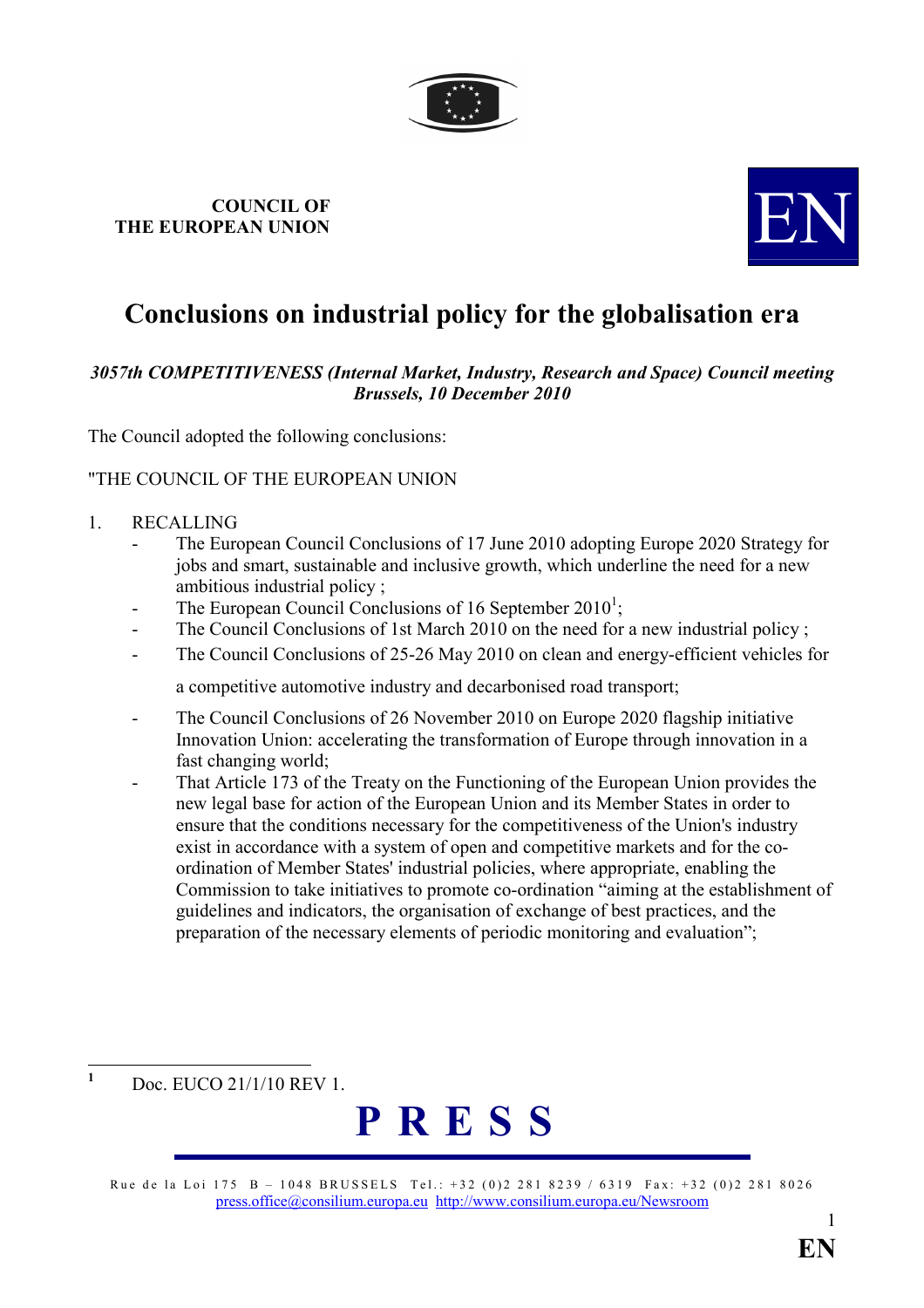### 2. UNDERLINING

- a) That industry and a wide range of related services are central to the European competitiveness, as a vital engine for European growth and job creation, a driver of productivity and innovation and a provider of solutions to societal challenges;
- b) That a fresh approach to European industrial policy is essential to achieve the ambitious objectives of the Europe 2020 Strategy and, in particular, to ensure the transition towards a safe and sustainable, low-carbon, resource- and energy-efficient and competitive, knowledge-based European economy with a high level of growth and employment. It should make it possible to respond proactively to the challenges and opportunities faced by the European industry, in particular those linked to its transition towards a more sustainable and globalised economy;
- c) That the industrial sectors are now at the heart of increasingly complex and interconnected globalised value and supply chains from energy and raw materials to after-sales services, and recycling of materials, extending beyond traditional geographic borders and sectoral boundaries;
- d) The need to develop a new "European sustainable industrial competitiveness policy", that brings together a horizontal basis and sectoral applications pursuing a global, integrated and balanced approach to industrial competitiveness, taking into account internal and external dimensions of competitiveness, and based on a strong multi-level governance;
- 3. WELCOMES in this context the Communication «Europe 2020 Flagship Initiative: An integrated Industrial policy for the globalisation era – Putting competitiveness and sustainability at centre stage» that sets out a strategy to boost growth and jobs by maintaining and supporting a strong, diversified and competitive industrial base in Europe offering quality jobs while becoming less carbon intensive;
- 4. UNDERLINES the necessity to develop strong synergies between the industrial policy flagship and other relevant flagship initiatives, $\frac{1}{2}$  as well as with the Small Business Act, the Single Market Act and Smart Regulation for Europe, and to mobilise all EU policies, such as competition, trade, transport, energy, environment and climate action, social and employment, education and training, cohesion, and consumer-protection policies in order to achieve the objectives of the Europe 2020 strategy;
- 5. UNDERLINES the need to provide enterprises with a smart, predictable and less burdensome regulatory framework and better business environment for SMEs, enabling them to work with a long-term view that supports the flexibility and adaptability of industry, encourages sustainable investment and innovation, and CALLS for more systematic analysis, and the taking into account of the effects on competitiveness in the preparation and implementation of other EU policies. WELCOMES in this respect the Commission's commitment to undertake an explicit and thorough "competitiveness proofing" of new legislation through the impact assessment system, ex-post evaluations and "fitness checks" of regulatory frameworks;

 $\frac{1}{2}$  Notably "Innovation Union", "Digital Agenda", "Agenda for new skills and new jobs" and "Resource-efficient Europe".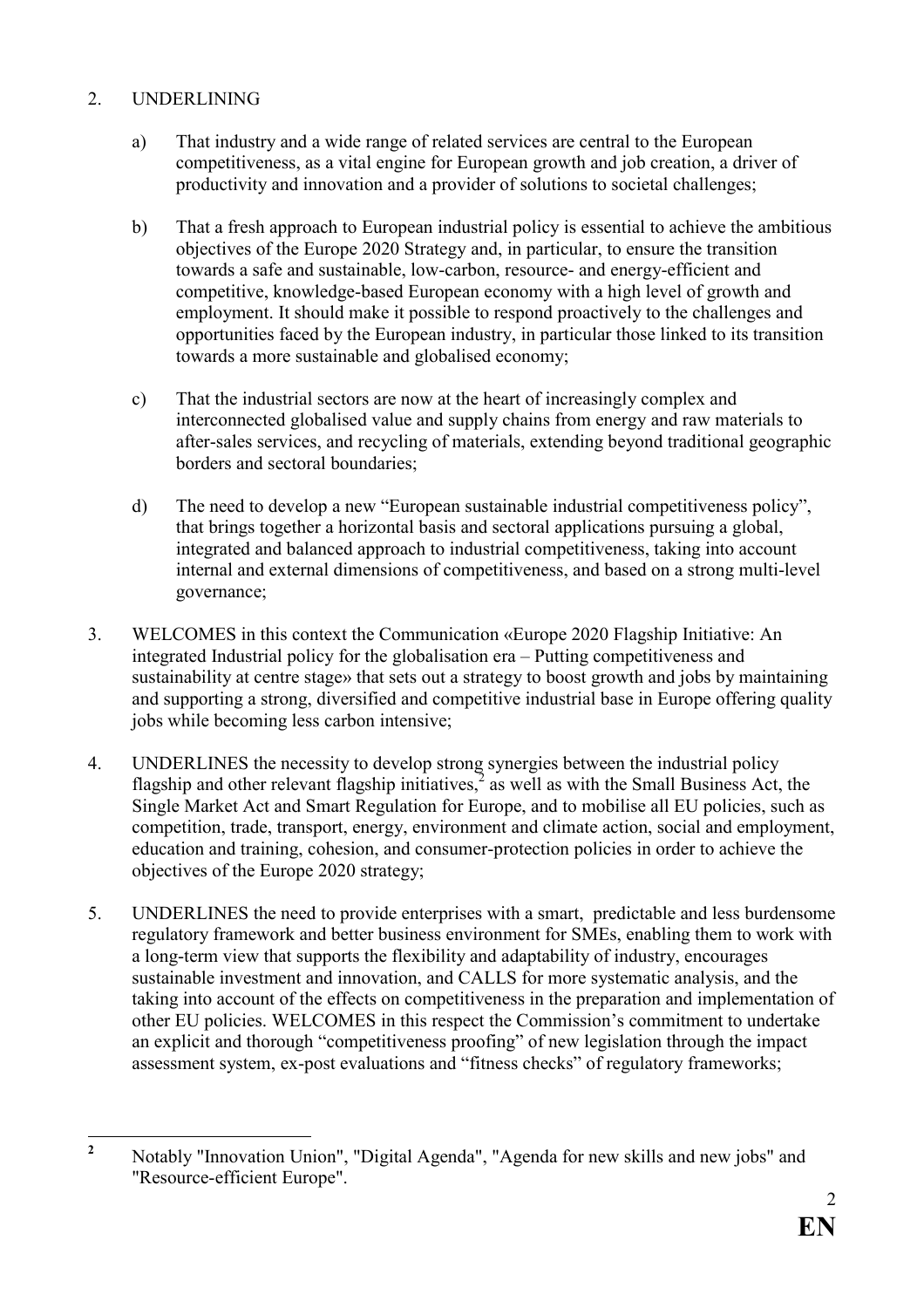- 6. UNDERLINES the central importance of SMEs in the EU economy as a driver for the transformation of EU industry in line with Europe 2020 Strategy objectives, and in the meantime UNDERLINES their particular sensitivity to the effects of globalisation and the need to encourage them to seize its opportunities. CALLS for the sustained application of the "Think small first" principle and INVITES the Commission to review existing policy actions and consider new initiatives within the review of the Small Business Act addressing barriers to SME growth and strengthening competitiveness in order to facilitate SMEs to operate within the Single Market and in third country markets, ensuring better access to emerging technologies, especially eco-technologies, access to innovation, while promoting the internationalisation and cooperation between enterprises;
- 7. STRESSES that access to finance remains crucial for European industry and especially for SMEs, and growing companies, and will be a key factor in modernising the EU industrial base, introducing new technologies and creating new jobs. Greater leverage and the attraction of more private capital for productive investments are necessary. In this respect, CALLS for the development of more integrated and efficient capital markets, better conditions of access to financing for SMEs, regional innovation clusters and networks, and the development of appropriate support instruments at national and European levels (e.g. venture capital funds through EIB/EIF funding, risk capital and guarantee tools). An appropriate framework for State Aid must also be ensured, especially for SMEs. CALLS for potential impacts of future legislation on financial markets to be assessed regarding access to finance. INVITES the Commission to also explore options for setting-up an "IPR valorisation tool" at European level, in particular to ease SMEs' access to the knowledge market and to report back to the Council; $3$
- 8. RECOGNISES that fragmentation of markets remains a strong constraint for growth, notably for SMEs, and that both ensuring that current Single Market framework operates effectively and continuing to develop it further are key elements of industrial competitiveness, notably in relation to capital, business and other services, transport, energy, knowledge and digital markets, as well as through improved market surveillance of goods and improved IPR enforcement; NOTES the important role of efficient technical harmonisation and mutual recognition, as appropriate;
- 9. UNDERLINES that extending, upgrading and proper maintaining of European transport, energy and communication infrastructures and services is essential and INVITES the Member States to put particular emphasis on addressing identified networks' infrastructure bottlenecks and cross-border interconnection of energy grids, including smart networks for new mobility technologies. EMPHASISES the need for Member States and the Commission to consider the most appropriate EU financial instruments for these investments, without prejudice to the next financial framework negotiations, and to promote and encourage private investment wherever feasible.

 $\frac{1}{3}$  Text agreed by the Competitiveness Council on 26 November 2010 (Conclusions on the Innovation Union).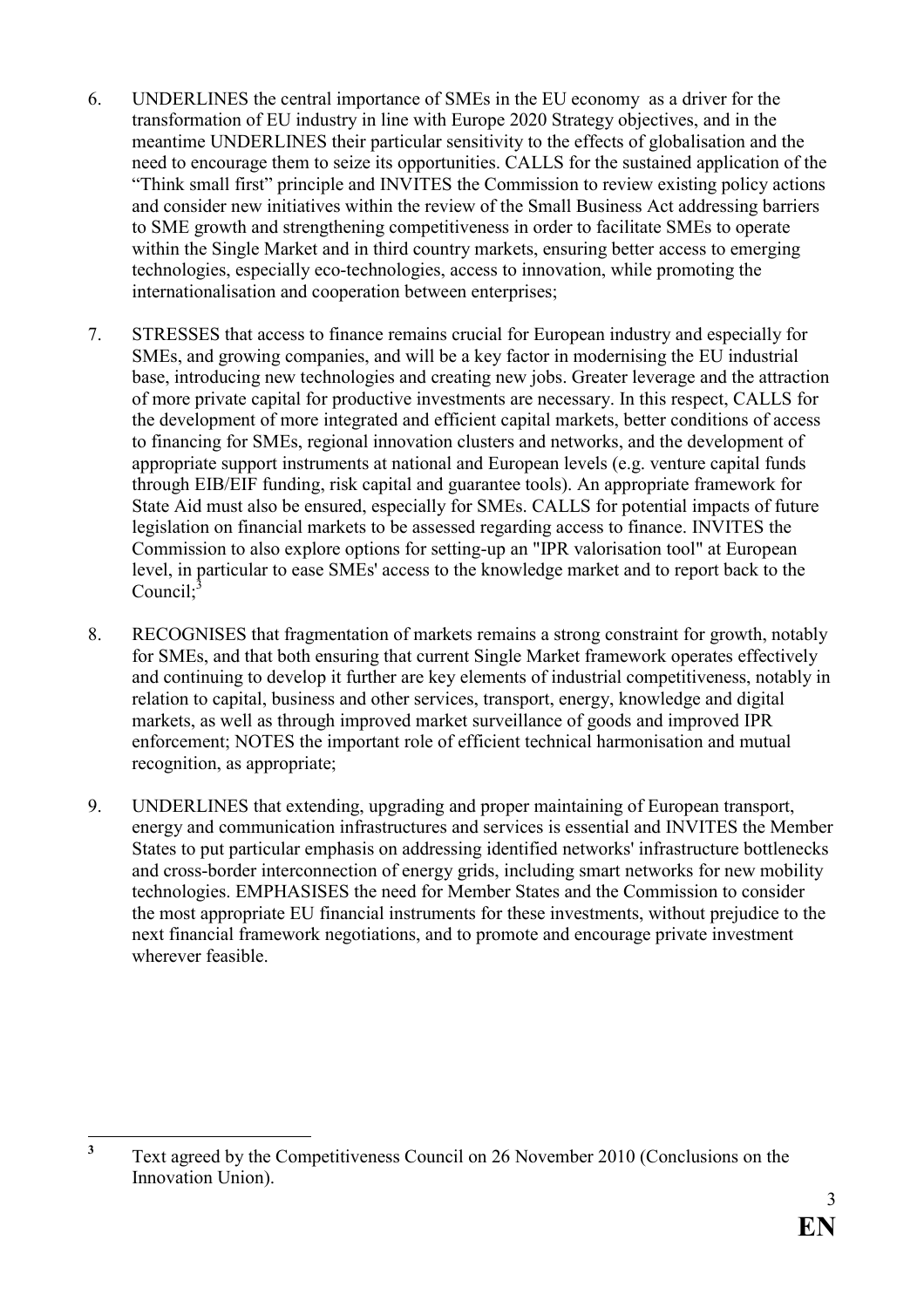- 10. RECOGNISES that technological and non technological innovation and its commercialisation are key elements in supporting the transition to a sustainable and globally competitive European industry, and STRESSES that these should constitute the heart of the EU integrated industrial policy. UNDERLINES in this respect the need to anticipate industrial transformation, to increase productivity and to promote industrial modernisation; through all forms of innovation and a timely deployment, take-up and commercialisation of technologies, including key enabling technologies, new products and services and advanced manufacturing systems, throughout EU industry, including SMEs and mid-cap companies, and INVITES the Commission to foster innovation in technology, manufacturing, business models and design, taking into account, *inter alia*, the forthcoming report of the High Level Group on Key Enabling Technologies;
- 10(a) European standardisation processes also need to be improved and speeded up to meet the needs of industry, in particular driving the more timely development of European and international standards for newly emerging goods, services and technologies (such as nanotechnology and other key enabling technologies, electric cars, health technologies, energy-efficient products, renewables, other environmental technologies and business services);
- 11. UNDERLINES the benefit of smart specialisation strategies and clustering policies to strengthen industrial competitiveness and innovation performances at the regional, national and EU levels by structuring of efficient innovation systems, stimulating international, crossborder and cross-sectoral co-operation, knowledge transfer, and developing innovative activities and INVITES the Commission to reinforce its initiatives and to develop a renewed ambitious strategy in this field, including encouraging a better governance of clusters, while respecting the principle of subsidiarity;
- 12. UNDERLINES that industrial competitiveness is increasingly relying on intangible factors such as knowledge, entrepreneurship and skills and CALLS, where appropriate for new initiatives bringing together businesses, research, education, training, life-long learning, public authorities and social partners across Europe with a view to develop closer coordination and share best practices, in particular on science, technology, engineering and mathematics graduates;
- 12(a) STRESSES the need for the EU to seize the benefits of open trade and investment as well as STRESSES the need for the EU to promote its interests and values more assertively and in a spirit of reciprocity and mutual benefit. The European Union's strategic partnerships with key players in the world provide a useful instrument for pursuing European objectives and interests. This will only work if the European Union's strategic Partnerships with key players in the world are two way streets based on mutual interests and benefits and on the recognition that all actors have rights as well as duties. In this context, STRESSES the need to further enhance the coherence and complementarity between its internal and external policies;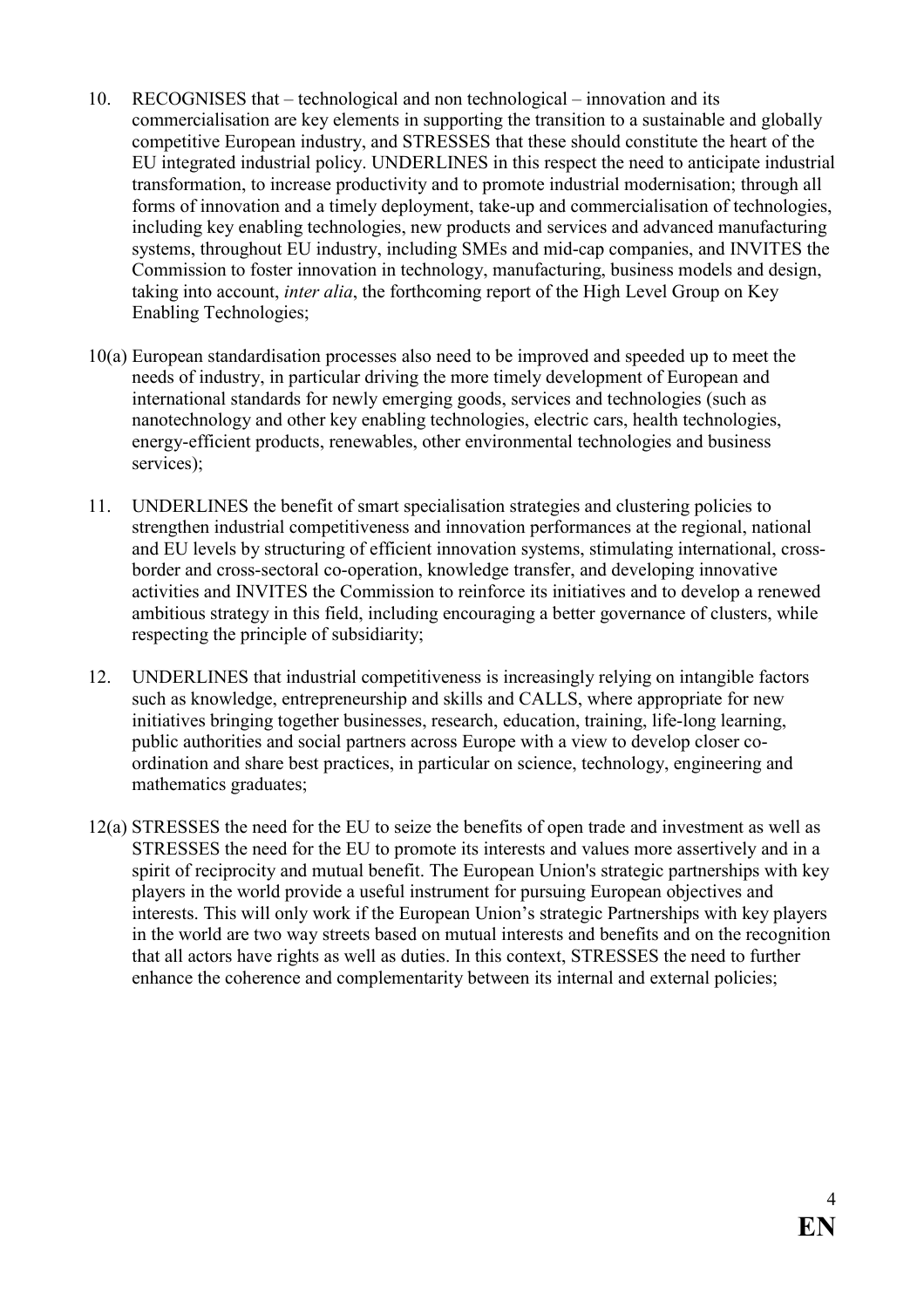- 13. UNDERLINES the need to tackle more efficiently challenges and seize opportunities linked to globalisation by carrying out impact assessments before the launch of trade negotiations with potentially significant impacts and by pursuing ambitious and balanced objectives in all trading relationships. CALLS for coordinated action to ensure open markets, fair trade and competition conditions, as well as the most advantageous market access for EU industry, and notably for SMEs. EMPHASISES the need to review the interface between industrial policy and competition policy in the light of globalisation and to promote a level playing field. In this context, problems in areas such as public procurement, foreign direct investments, and access to raw materials need to be addressed. TAKES NOTE of the Commission's intention to propose an EU instrument to help secure and increase symmetry of access to public procurement markets on the basis of the EU's international commitments;
- 14. CONSIDERS that the question of secure, sustainable, affordable and undistorted access to energy and raw materials (inside and outside the EU) is crucial for ensuring future competitiveness of European industry, innovation and jobs and CALLS for continuous and determined action in this area, to ensure such access;
- 15. CONSIDERS that transition of EU industry towards the safe and sustainable low-carbon, resource- and energy-efficient economy must be pursued, and UNDERLINES that beyond challenges, greening of the economy is also an opportunity that Europe must seize by developing a strong, open and competitive market place. In this respect, CALLS for the development of a coherent approach, including improvement of framework conditions taking account of the sectoral dimension, encouraging supply and demand-oriented measures, for investment in eco-efficiency and resource-efficiency, and for further development of ecotechnologies and eco-innovations, such as clean and energy efficient vehicles, taking into account individual specificities of Member States;
- 16. CONSIDERS that strong attention should be given to the risk of carbon and production leakage when defining environmental objectives; global agreements should be concluded to reach common environmental goals and to ensure a level playing field. And furthermore, CALLS for accompanying measures of the industrial transition towards a more eco-efficient model, taking into account the short term costs or burdens. UNDERLINES in particular that competitiveness of highly energy-intensive industries and their anchoring in Europe remains a source of concern, notably with regard to the issues linked to them for other downstream industries, and CALLS for actions to improve framework conditions and support innovation, taking account of the sectoral dimension;
- 17. CONSIDERS that in a constantly evolving context in which the pace of change is speeding up, new approaches have to be developed in order to anticipate and increase adaptability to changes in the competitive environment and to facilitate industrial change more effectively, notably as regards social consequences and strengthening the resilience of regional economies. CALLS for reviewing and mobilising, as appropriate, all relevant tools in that perspective, notably structural and cohesion funds, European globalisation adjustment fund, and WELCOMES the Commission's plans to conduct a review of the relevant State aid frameworks. EMPHASISES the role corporate social responsibility can play in building a fair and competitive business environment based on trust and stakeholder dialogue;